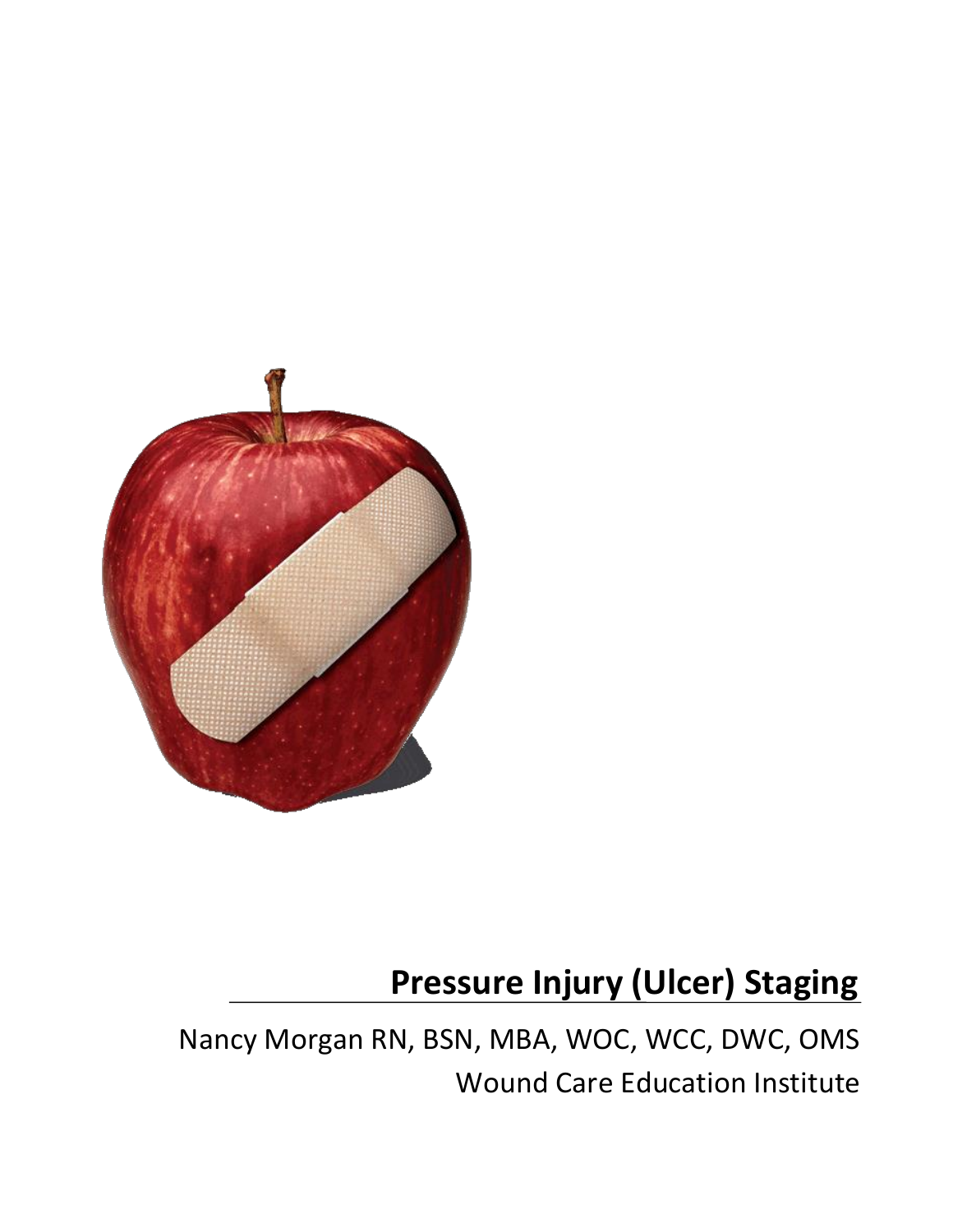The information in this handout reflects the state of knowledge, current at time of publication; however, the authors do not take responsibility for data, information, and significant findings related to the topics discussed that became known to the general public following publication.

The recommendations contained herein may not be appropriate for use in all circumstances. Decisions to adopt any particular recommendation must be made by the practitioner in light of available resources and circumstances presented by individual patients.

Acknowledgements: This handout and presentation was prepared using information generally acknowledged to be consistent with current industry standards. The authors whose works are cited in the Bibliography Section of this manual are hereby recognized and appreciated.

All product names, logos and trademarks used in this presentation are the property of the respective trademark owners. ® and ™ denote registered trademarks in the United States and other countries.

"The use of NPUAP/EPUAP/PPPIA material does not imply endorsement of products or programs associated with the use of the material."

> Wound Care Education Institute (WCEI) 25828 Pastoral Dr. Plainfield, IL 60585

Fax: 877-649-6021 Phone: 877-462-9234 Email: Info@wcei.net Website's: www.wcei.net www.woundcentral.com

> Want to stay up to date? Find us on:

> > Copyright © 2016 by Wound Care Education Institute All Rights Reserved.

WCEI grants permission for photocopying for limited personal or educational use only. This consent does not extend to other kinds of copying, such as copying for general distribution, for advertising or promotional purposes, for creating new collective works, or for resale.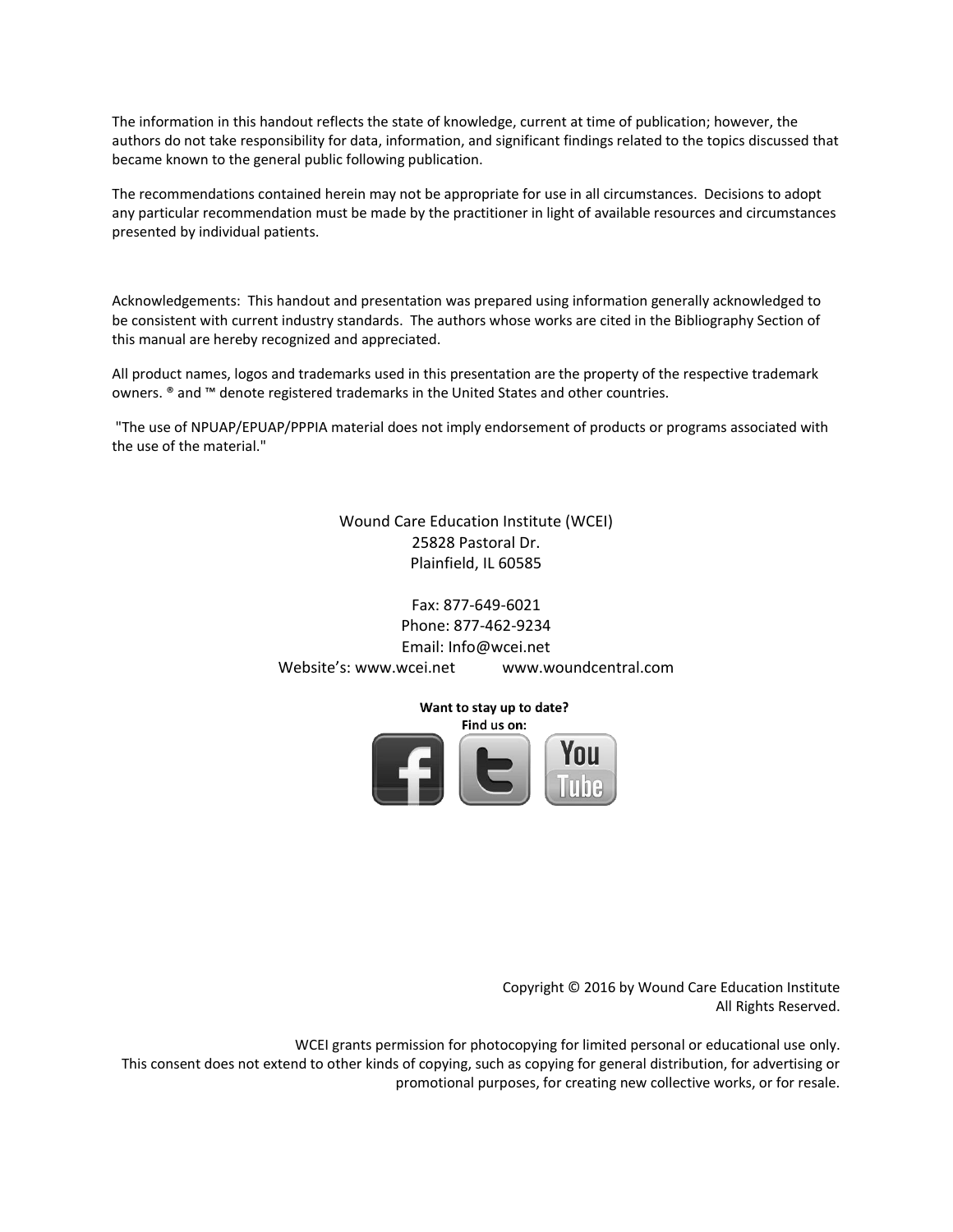## Pressure Injury Staging

- I. Definition
	- A. Interesting Facts
		- 1. An estimated 2.5 million patients are treated each year in US acute care facilities for pressure injuries (ulcers). <sup>1,2</sup>
		- 2. An estimated 60,000 US patients die each year of pressure injury (ulcer) complications. $1-3$
		- 3. According to the Agency for Healthcare Research and Quality, there are more than 17,000 pressure injury (ulcer) related lawsuits filed annually (second only to wrongful death lawsuits).<sup>4</sup>
	- B. Terminology
		- 1. Through history terms include: decubitus ulcer (from Latin decumbere, "to lie down"), decubitus ominosus, Decubiti, pressure sore, bedsore, plaster ulcer, pressure area, and pressure ulcer. 5
		- 2. April 2016 the National Pressure Ulcer Advisory Panel (NPUAP) announced a change in terminology. Recommending the term "pressure injury" to replace the term "pressure ulcer". <sup>6</sup> NPUAP states: "The change in terminology more accurately describes pressure injuries to both intact and ulcerated skin. In the previous staging system Stage 1 and Deep Tissue Injury described injured intact skin, while the other stages described open ulcers. This led to confusion because the definitions for each of the stages referred to the injuries as "pressure ulcers".<sup>6</sup>
			- a. The National Pressure Ulcer Advisory Panel (NPUAP) is an independent American organization established in 1986.<sup>7</sup> This non-profit organization deals with prevention, management and research on pressure injuries (ulcers) and serves as a resource to health care professionals, government, the public, and health care agencies.<sup>7</sup>
			- b. The National Pressure Ulcer Advisory Panel held a (consensus) meeting of over 400 professionals in Chicago on April 8-9, 2016. Dr. Mikel Gray of the University of Virginia guided the Staging Task Force. The purpose of the conference was to analyze and discuss rationale for changes in the NPUAP pressure ulcer staging system. After the conference new definitions and terminology changes were announced.
			- c. The European Pressure Ulcer Advisory Panel (EPUAP) is discussing the NPUAP change in terminology and has not yet made a decision whether to adopt the , pressure injury 'term and the new pressure ulcer classification.<sup>8</sup>
	- C. Definition
		- 1. NPUAP new 2016 definition: "A pressure injury is localized damage to the skin and/or underlying soft tissue usually over a bony prominence or related to a medical or other device. The injury can present as intact skin or an open ulcer and may be painful. The injury occurs as a result of intense and/or prolonged pressure or pressure in combination with shear. The tolerance of soft tissue for pressure and shear may also be affected by microclimate, nutrition, perfusion, co-morbidities and condition of the soft tissue." 6
- II. Causes of Pressure Injuries (Ulcers)
	- A. A number of contributing or confounding factors are associated with pressure injuries (ulcers); the primary of which is impaired mobility.<sup>9</sup>
		- 1. Being bedfast, chair fast or a reduction in frequency of movement or ability to move is usually described as having a mobility limitation.<sup>9</sup>
		- 2. Mobility and activity limitations can be considered a necessary condition for pressure injury (ulcer) development. In the absence of these conditions, other risk factors should not result in a pressure injury (ulcer). 9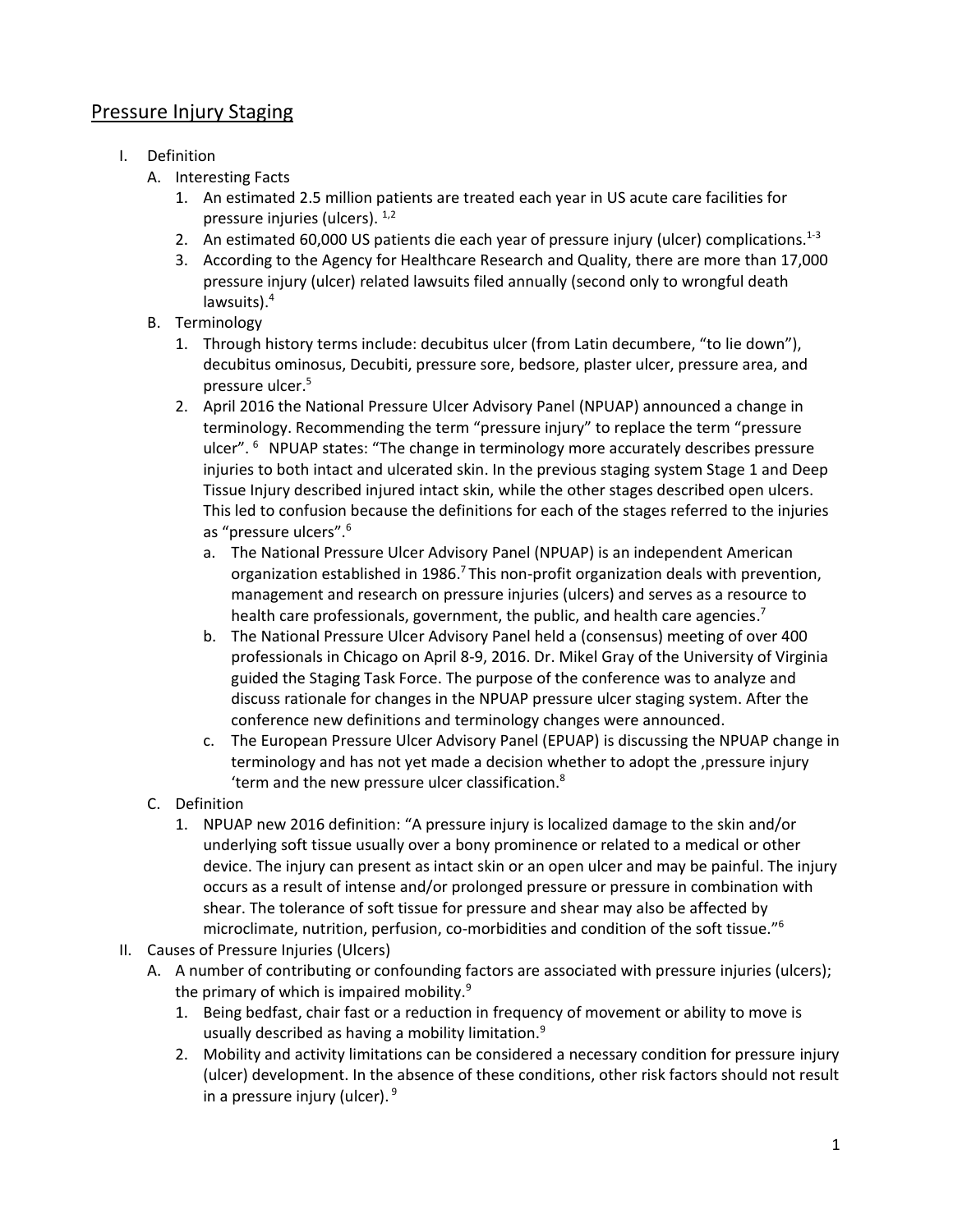- B. Pressure is the compression or squeezing together of soft tissue (especially over bony prominences), caused by weight or tension.
	- 1. These forces cause blood vessels to collapse resulting in an ischemic response and, potentially, tissue necrosis.
	- 2. Pressure-Related damage can occur within minutes to hours and the time frame and intensity will vary from person to person.<sup>10-14</sup>
		- a. Tissue hyperemia (Blanchable erythema or redness) 30 minutes or less<sup>14</sup>
		- b. Tissue ischemia (Deeper redness with damage of the underlying tissue) 2-6 hours of unrelieved pressure<sup>13,14</sup>
		- c. Necrosis (Destruction of tissue) > 6 hours unrelieved pressure<sup>14</sup>
- C. Shear
	- 1. An internal, opposing motion of tissue layers and bone.
	- 2. Shear is caused by gravity pushing down on the body and resistance (friction) between the patient and a surface, such as the bed or chair. e.g. elevation of head of bed, and sliding down in chair.<sup>15</sup>
	- 3. Shearing forces stretch or even tear the blood vessels, thereby reducing the amount of pressure needed to occlude them.<sup>15</sup>
	- 4. Shearing causes undermining and tunneling.
- D. Friction
	- 1. The force of rubbing two surfaces against each other.
	- 2. Friction without pressure causes damage to the epidermis and upper dermal layers only. (Partial thickness) AKA sheet burn, skin tear.
	- 3. Friction accompanied with gravity causes shear.
	- 4. Friction injuries are often misdiagnosed as pressure injuries (ulcers).<sup>16</sup>
		- a. Friction can cause minor to substantial skin impairment, but friction alone is not a direct cause of a "pressure ulcer." <sup>16</sup>
		- b. Friction is a risk factor that may contribute to or exacerbate pressure injury (ulcer) development due to the shear it creates.<sup>16</sup>
		- c. Friction causes the shear strain in the tissue, which can increase the risk of tissue breakdown and lead to pressure injuries (ulcers). <sup>21</sup>
- E. Risk Factors
	- 1. Consider the impact of mobility limitations on pressure ulcer risk. $9$
	- 2. Consider individuals with an existing pressure ulcer (any Stage) to be at risk of additional pressure injuries. 9
	- 3. Consider adults & children with medical devices to be at risk for pressure injuries.<sup>9</sup>
		- a. A Medical Device Related (MDR) Pressure Ulcer is defined as a localized injury to the skin or underlying tissue as a result of sustained pressure from a medical device.  $36,37$ 
			- 1) Directly under diagnostic or therapeutic devices (examples: nasal cannulae tubing, braces, splints, oxygen face masks, prostheses, tape, ostomy appliances, catheters, bedpans, ID bands, TED stockings, etc.
			- 2) Insertion sites for devices
			- 3) Tend to progress rapidly as the often occur over areas without adipose tissue
			- 4) Resultant PUs typically mimic the device shape and size.  $17,18$
		- b. Several studies cite that medical devices contribute up to 35% of all hospital-acquired pressure injuries. 10-12
		- c. More than 50% of pressure injuries in children are due to medical devices.<sup>12,19</sup>
	- 4. Consider the general status of skin on pressure ulcer risk.<sup>9</sup>
	- 5. Consider the impact of the following factors on an individual's risk of pressure ulcer development:<sup>9</sup>
		- a. Perfusion and oxygenation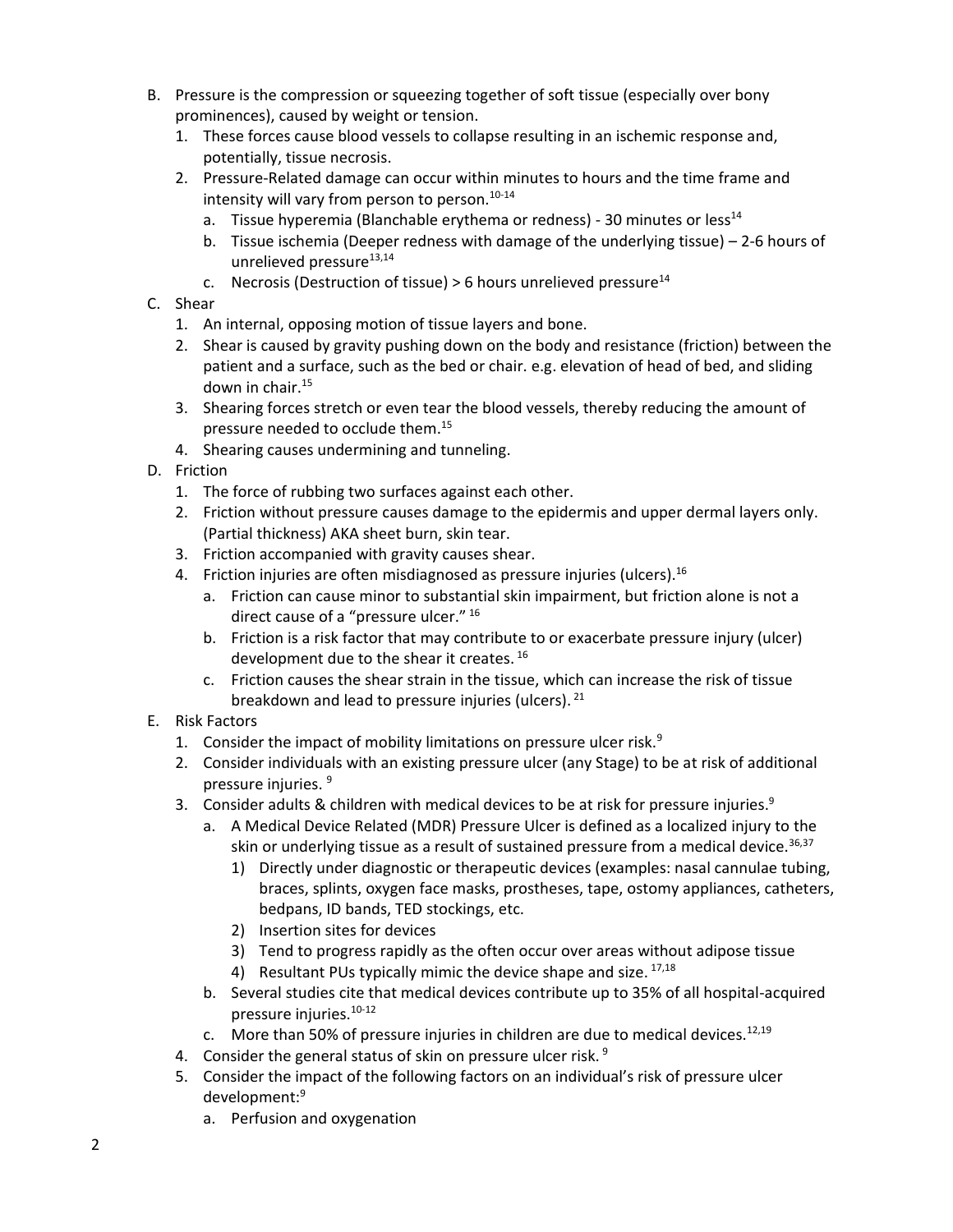- b. Poor nutritional status
- c. Increased skin moisture
- 6. Consider the potential impact of the following factors on an individual's risk of pressure ulcer development:<sup>9</sup>
	- a. Increased body temperature
	- b. Advanced age
	- c. Sensory perception
	- d. Hematological measures
	- e. General health status
- 7. A structured risk assessment should be undertaken on all individuals upon entry to health care settings, with the aim of identifying those who are at potential risk in order that individualized preventive interventions can be planned and initiated.<sup>9</sup>
	- a. Conduct risk assessment as soon as possible (but within a maximum of eight hours after admission) to identify individuals at risk of developing pressure injuries.<sup>9</sup>
	- b. Repeat the risk assessment as often as required by the individual's acuity.<sup>9</sup>
	- c. Conduct a comprehensive skin assessment with every risk assessment.<sup>9</sup>
	- d. Do not rely on the results of a risk assessment tool alone when assessing an individual's pressure ulcer risk.<sup>9</sup> Risk assessment should support not replace clinical judgment.
- III. Clinical Characteristics of Pressure Injuries (Ulcers)
	- A. Tissue Involvement Classification
		- 1. All wounds are classified based upon depth of tissue destruction, and are either partial or full thickness.
		- 2. Partial thickness tissue destruction through the epidermis and part of the dermis only (Pink and painful - NEVER any yellow tissue)
		- 3. Full thickness tissue destruction through the epidermis, dermis and into the subcutaneous, possibly extending down to bone or muscle.
	- B. Tissue Types seen in Pressure Injuries (Ulcers)
		- 1. Epidermis
			- a. External skin surface
			- b. Very thin, approximately 0.07 to 0.12 mm (the thickness of plastic wrap)<sup>20</sup>
			- c. Dry, dull (not shiny), and usually smooth $^{20}$
			- d. Avascular
			- e. Example: Intact serum-filled blisters often have a roof of thin epidermis<sup>20</sup>
		- 2. Dermis
			- a. Located directly beneath the epidermis, the dermis is highly vascular and supports & nourishes epidermis
			- b. Averaging 1 mm thick (the thickness of a credit card) over most of the body; thickness varies from 0.3 mm on the eyelid to 3.0 mm on the back <sup>20</sup>
			- c. The dermis contains hair follicles; sweat, sebaceous, and apocrine glands; and blood vessels.
			- d. Dermis exposed in a wound appears wet (glistening or moist) and pink or red<sup>20</sup>
		- 3. Subcutaneous Tissue
			- a. Pale yellow, waxy, globular and oily, and glistens<sup>20</sup>
			- b. When it dries, fat congeals (crystallizes) and turns to tan or yellow-brown, a common presentation in open wounds $^{20}$
		- 4. Muscle
			- a. Healthy muscle is pink to dark red, firm, highly vascular, striated.
			- b. Visible muscle may be confused with granulation tissue. The primary difference between the two is that muscle is smooth and healthy granulation tissue is bumpy.<sup>20</sup>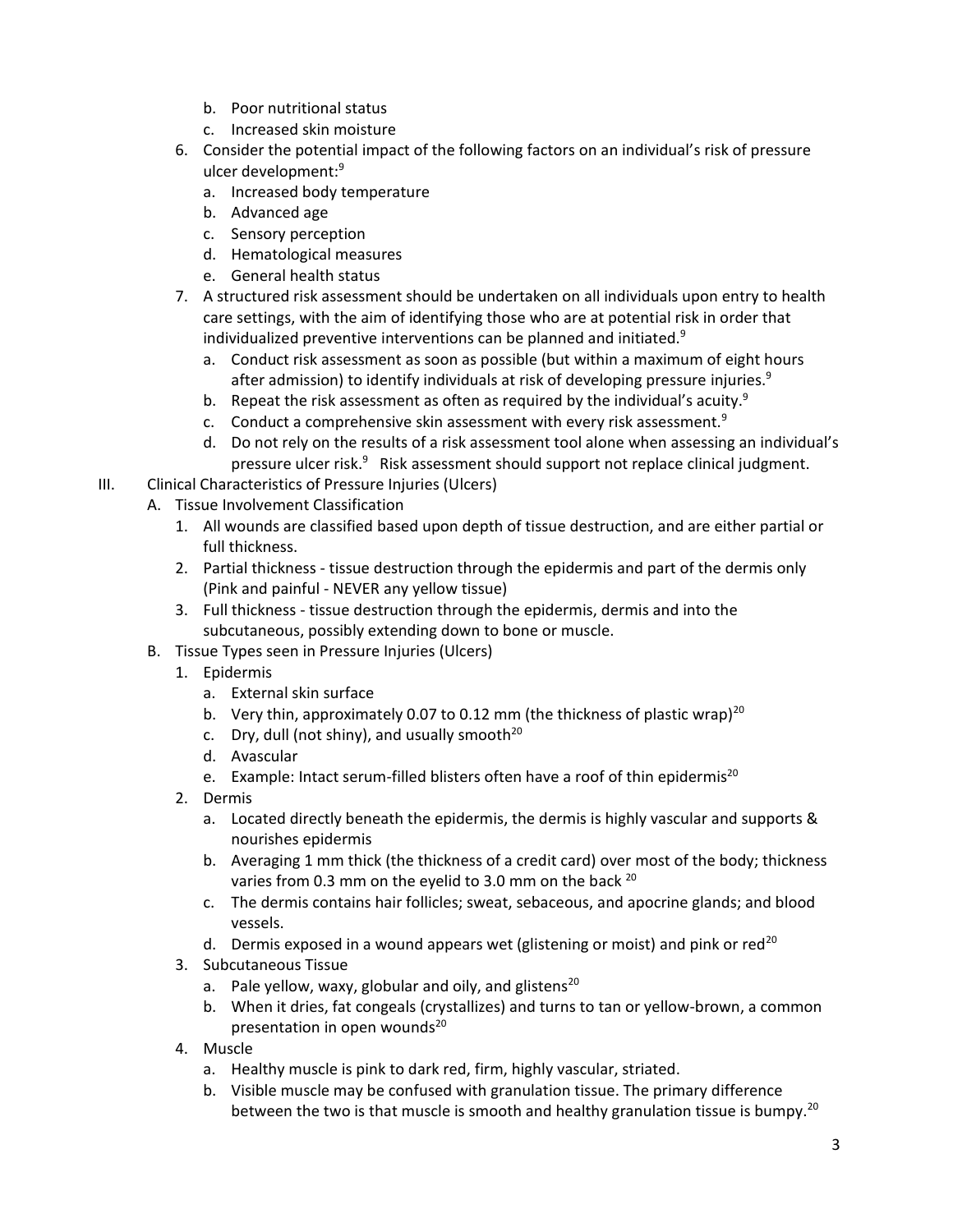- c. Ischemic muscle is dull red, cyanotic or pale, and mushy. <sup>20</sup>
- d. Necrotic muscle liquefies and produces dark brown, odorous drainage. <sup>20</sup>
- e. Wound with exposed muscle will not heal until it becomes covered by granulation tissue.<sup>20</sup> Re-epithelialization will not occur over muscle because no basal lamina is present for epithelial cells to migrate across until granulation tissue has formed.<sup>20</sup>
- 5. Tendon
	- a. Gleaming yellow or white, shiny when healthy, strong fibrous tissue, attaches muscle to bone; tendon springs back when touched.
	- b. Attaches muscle to bone<sup>20</sup>
	- c. Once the tendon is exposed to the environment, it dries, and the sheath often will not survive.<sup>20</sup>
- 6. Ligament
	- a. Connective tissue which attaches bone to bone; seen in or near joints
	- b. Ligaments appear ribbon-like, striated, and pearly white $^{20}$
	- c. The striations feel like tape with embedded threads $^{20}$
	- d. Ligaments are broader, flatter, and more loosely woven than tendons.  $^{20}$
- 7. Bone
	- a. Shiny, hard, milky white appearance when healthy; slick to the touch.
	- b. If the periosteum is present, the bone is smooth, if periosteum missing, the bone feels somewhat rough.<sup>20</sup>
	- c. Unhealthy bone is flaky or mealy and will have a gray cast or appear brown or black.<sup>20</sup>
	- d. Rough or mushy bone suggests the presence of osteomyelitis.  $20$
	- e. Bone that is exposed or allowed to dry out may die. 20
- 8. Necrotic Tissue
	- a. Injury and ischemia (lack of blood flow) to the skin results in necrotic tissue.
	- b. Necrotic tissue is dying or dead tissue. As the tissue dies, it changes color and consistency, and adherence to the wound bed. The necrotic tissue that forms is either called eschar or slough.
	- c. Slough yellow, green, grey, nonviable (necrotic) tissue, usually lighter in color, thin, wet stringy
		- 1) Slough is a mixture of serum proteins (fibrin, albumin, immunoglobulin) and denatured matrix proteins (collagen)<sup>20</sup>
		- 2) Indication of full-thickness injury
		- 3) As slough ages, it becomes thicker.
		- 4) Slough can be many colors, depending on its bacterial composition. White slough indicates bacterial colonization is scant, yellow or green indicates greater count of bacterial composition, and brown also may include hemoglobin.<sup>20</sup>
	- d. Eschar black, brown, dry, nonviable (necrotic) tissue, dry, hard, and leathery
		- 1) Eschar is black or brown, colored by hemoglobin in the wound tissues
		- 2) Indication of full-thickness injury
		- 3) Caused by tissue death, eschar covers the surface of the wound and is initially soft, but begins losing moisture rapidly and becomes dehydrated with the surface becoming hard and dry.
		- 4) Stable Eschar
			- a. Intact; Firmly adherent to surrounding skin
			- b. No inflammation, No drainage
			- c. Is NOT indurated (hardened), fluctuant (fluid moving under the tissue), crepitant (tissue feels crunchy upon palpation) or painful<sup>20</sup>
			- d. Eschar does not feel boggy or soft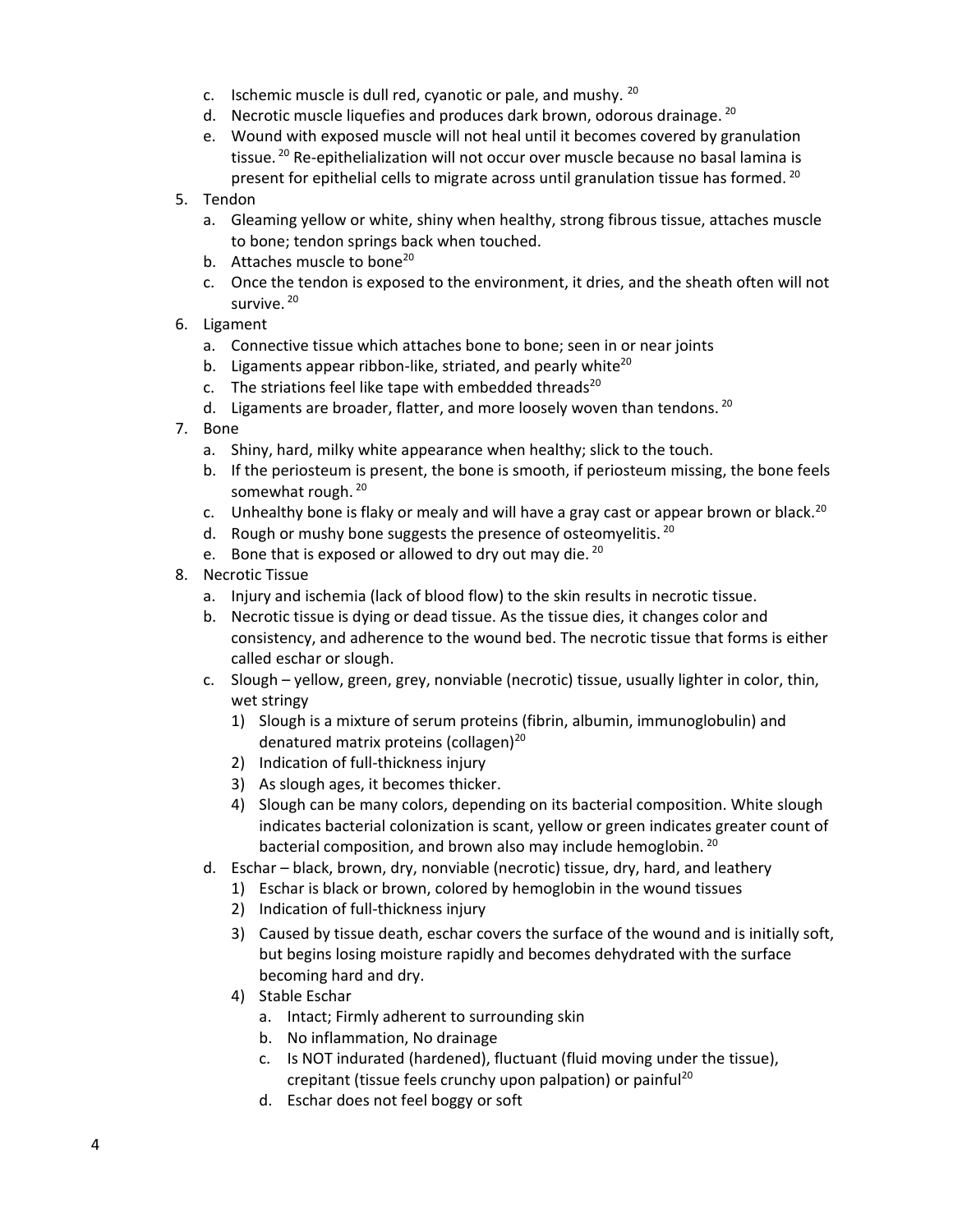- e. Stable eschar may serve as a barrier to prevent bacterial invasion, a benefit in ischemic limbs<sup>20</sup>
- 5) Unstable Eschar
	- a) Unstable eschar may be boggy, spongy, with drainage, peri-ulcer edema, erythema, warmth, tenderness, and/or pain. <sup>20</sup>
	- b) Unstable eschar increases the risk of systemic infection, sepsis, and amputation. Presence of purulence, fluctuance, crepitus, and/or malodor indicate possible infection. <sup>20</sup>
- 9. Epithelial tissue
	- a. Deep pink to pearly pink, light purple from edges in full thickness wounds
	- b. Grows from the wound edges to cover wound
	- c. May form islands in superficial wounds
	- d. Initially the epidermal layer is only a few cell layers thick and the new tissue appears translucent $20$
- 10. Granulation tissue
	- a. Beefy red, puffy, bumpy, moist, shiny;
	- b. Mounded bubbly appearance due to perfusion of new capillary loops or "buds"
	- c. Typically grows from the base of a wound
	- d. Lack of blood flow or infection can cause granulation tissue to appear paler<sup>20</sup>
	- e. If too much pressure or trauma is applied, granulation tissue darkens<sup>20</sup>
	- f. Granulation tissue does not mature into epithelium.  $20$  As a wound heals, a layer of epidermis will cover the granulation tissue.
- 11. Non-granulating tissue
	- a. Absence of granulation tissue; wound surface appears smooth as opposed to granular. For example, in a wound that is clean but non-granulating, the wound surface appears smooth and red as opposed to berry-like $^{21}$
- 12. Hypergranulation tissue
	- a. Granulation tissue forms above the surface of the surrounding epithelium
	- b. Delays epithelialization
	- c. Healthy over-granulation tissue presents as an overgrowth of moist, pink/red tissue that may bleed easily whereas unhealthy over-granulation tissue presents as either a dark red or a pale bluish-purple uneven mass rising above the level of the surrounding skin, which also bleeds very easily.<sup>22,23</sup>
	- d. Exact cause is unknown, theories include excessive moisture, infection, prolonged inflammatory phase, growth factors cellular imbalance, etc.  $22,23$
- C. Pressure Injury (ulcer) Characteristics
	- 1. Location At any site, most frequently over bony prominences
	- 2. Distribution Isolated individual lesions
	- 3. Shape Rounded, crater-like shape, can resemble shape of object that caused the pressure
	- 4. Depth Varies; partial or full thickness
	- 5. Wound Bed Varies; erythema, slough, eschar, granulation tissue, epithelial tissue, bone, ligaments, tendons
	- 6. Margins Smooth, regular edge; demarcated
	- 7. Surrounding Skin Varies; often the peri-wound has non-blanchable erythema or, in darkskinned clients, a deepening of natural color.
	- 8. Associated Findings
		- a. Pressure and/or shear must be present.
		- b. Pain variable with each individual. Assess for deterioration of the ulcer or possible infection when the individual reports increasing intensity of pain over time. $9$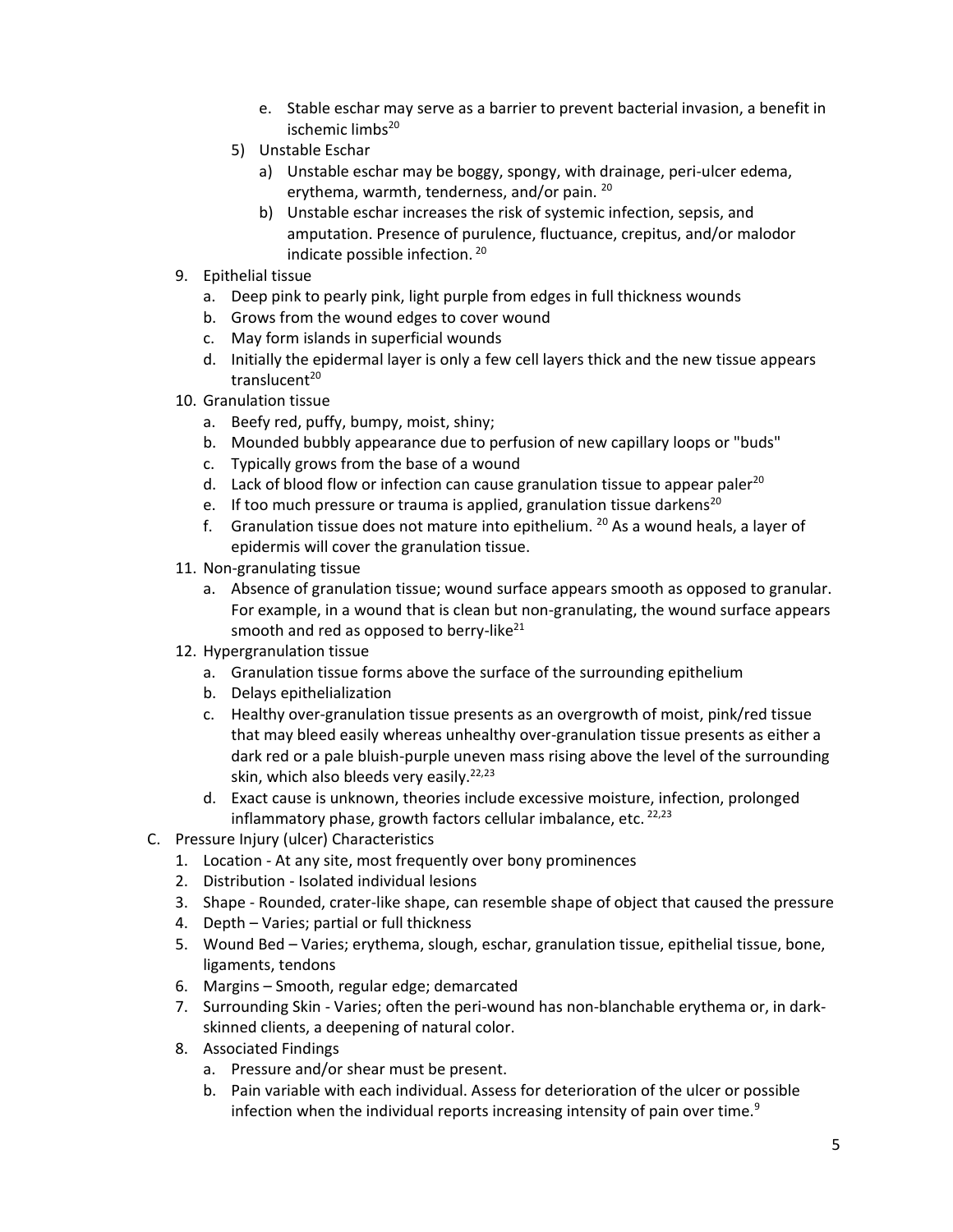- IV. Pressure Injury (Ulcer) Staging System
	- A. Staging System
		- 1. Pressure Injury (Ulcer) Staging system Assessment system that classifies pressure injuries based on anatomic depth of soft tissue damage. Developed by the National Pressure Ulcer Advisory Panel (NPUAP) as method of communication between health care providers.
			- a. During the NPUAP 2016 Staging Consensus Conference that was held April 8-9, 2016. The stages were revised based on questions received by NPUAP from clinicians.<sup>6</sup>
			- b. The term "pressure injury" replaces "pressure ulcer"; more accurately describes pressure injuries to both intact and ulcerated skin. <sup>6</sup>
			- c. Arabic numbers are now used in the names of the stages instead of Roman numerals.<sup>6</sup>
			- d. Changes were also made to the description of each individual stage, but the underlying definition of each stage remains the same with the exception of Deep Tissue injury.
				- 1) The term "suspected" has been removed from the Deep Tissue Injury diagnostic label. $6$
				- 2) Key change: Intact or non-intact skin (epidermal separation revealing a dark wound bed or blood filled blister) <sup>6</sup>
		- 2. Basics of Staging
			- a. Based upon the deepest tissue injury/destruction through the layers of the skin
			- b. The deepest a pressure injury (ulcer) will be is when there is visible/palpable: bone, tendon/ligament or muscle.
			- c. Cannot be accurately staged until the deepest viable tissue layer is visible/palpable.
	- B. NEW DEFINITION: *'Stage 1 Pressure Injury: Non-blanchable erythema of intact skin: Intact skin with a localized area of non-blanchable erythema, which may appear differently in darkly pigmented skin. Presence of blanchable erythema or changes in sensation, temperature, or firmness may precede visual changes. Color changes do not include purple or maroon discoloration; these may indicate deep tissue pressure injury."* 6
		- 1. Injury to epidermis only, Skin remains intact<sup>6,9</sup>
		- 2. Non-blanchable vs blanchable
			- a. Non-blanchable is visible skin redness that persists with the application of pressure; indicates structural damage to the capillary bed (micro-circulation).<sup>9</sup>
			- b. Blanchable is visible skin redness that becomes white when pressure is applied and reddens when pressure is relieved; may result from inflammatory erythema with intact capillary bed.<sup>9</sup>
		- 3. Darkly pigmented skin may not have visible blanching; its color may differ from the surrounding area, it may be painful, firm, soft, warmer or cooler as compared to adjacent tissue 9,24
			- a. Localized heat, edema, and change in tissue consistency in relation to surrounding tissue (e.g., induration/hardness) are important indicators of early pressure damage to the skin in individuals of darker skin tone.<sup>9</sup>
			- b. Noncontact infrared thermometers can detect localized increases/decreases in skin surface temperature comparable to scientific grade instruments.<sup>25</sup> Examples: MastercoolMSC52224-A Non-contact infrared thermometer, Mastercraft Digital Temperature Reader, Pro Point Infrared Thermometer
	- C. NEW DEFINITION: *"Stage 2 Pressure Injury: Partial-thickness skin loss with exposed dermis: Partial-thickness loss of skin with exposed dermis. The wound bed is viable, pink or red, moist, and may also present as an intact or ruptured serum-filled blister. Adipose (fat) is not visible and deeper tissues are not visible. Granulation tissue, slough and eschar are not present. These injuries commonly result from adverse microclimate and shear in the skin over the pelvis and shear in the heel. This stage should not be used to describe moisture associated skin damage (MASD) including incontinence associated dermatitis (IAD), intertriginous dermatitis (ITD),*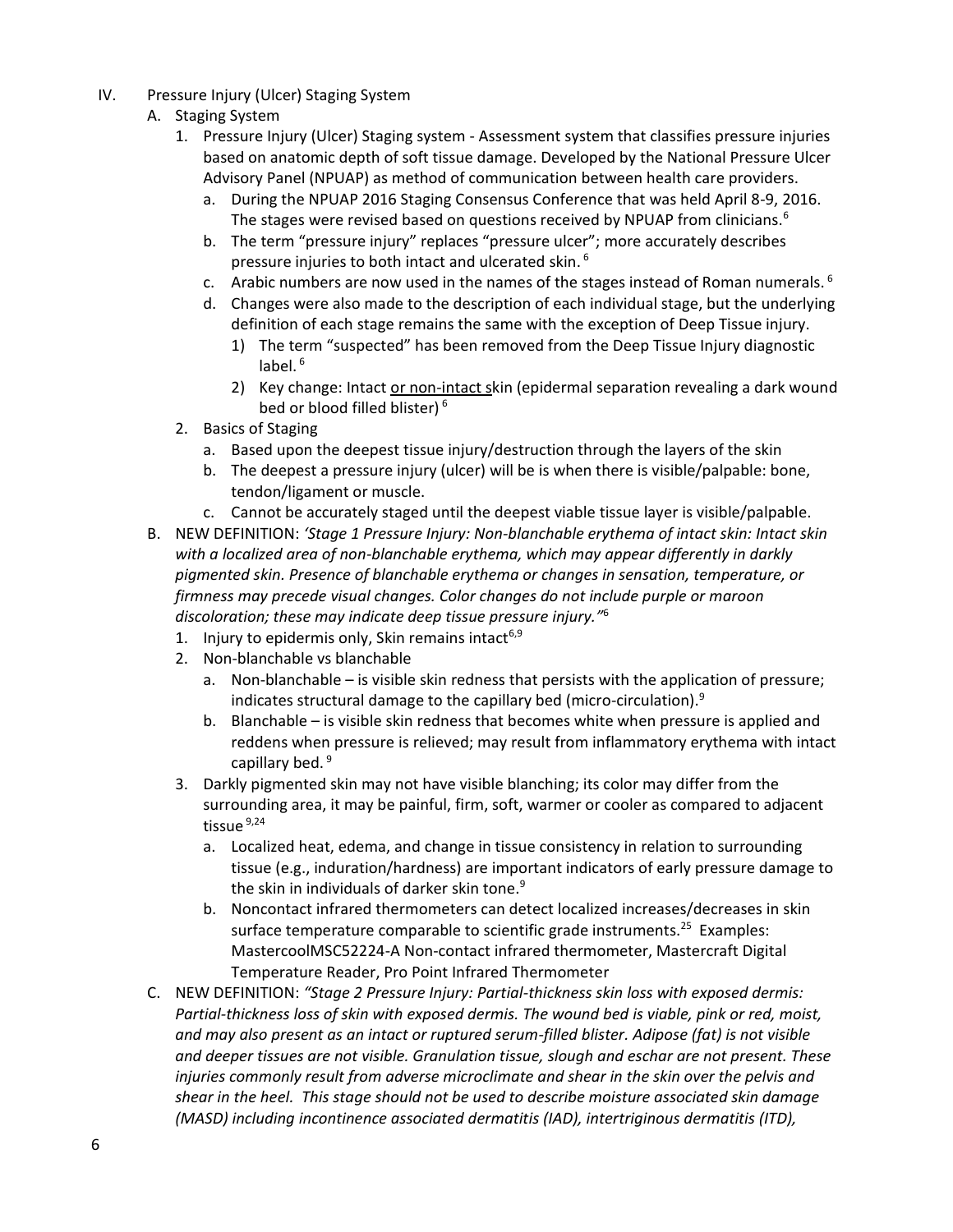*medical adhesive related skin injury (MARSI), or traumatic wounds (skin tears, burns, abrasions)."* 6

- 1. Partial thickness Damage to epidermis, dermis, or both  $9,24$
- 2. Shiny or dry shallow open ulcer with a red pink wound bed, without slough or bruising.  $9,24$
- 3. Slough is made up of dead collagen matrix from the subcutaneous tissue. The presence of slough indicates full thickness tissue damage. 9,24
- 4. Bruising indicates suspected deep tissue injury. 9,24
- 5. May also present as an intact or open/ruptured serum- filled blister $9,24$
- D. New Definition: "*Deep Tissue Pressure Injury: Persistent non-blanchable deep red, maroon or purple discoloration Intact or non-intact skin with localized area of persistent non-blanchable deep red, maroon, purple discoloration or epidermal separation revealing a dark wound bed or blood filled blister. Pain and temperature change often precede skin color changes. Discoloration may appear differently in darkly pigmented skin. This injury results from intense and/or prolonged pressure and shear forces at the bone-muscle interface. The wound may evolve rapidly to reveal the actual extent of tissue injury, or may resolve without tissue loss. If necrotic tissue, subcutaneous tissue, granulation tissue, fascia, muscle or other underlying structures are visible, this indicates a full thickness pressure injury (Unstageable, Stage 3 or Stage 4). Do not use DTPI to describe vascular, traumatic, neuropathic, or dermatologic conditions*." 6
	- 1. Injury results from intense and/or prolonged pressure and shear forces at the bone-muscle interface, therefore, this once the tissue opens up, it can only progress(re-stage) to Unstageable, Stage 3 or Stage 4
	- 2. Intact or non-intact(epidermal separation) $6$
	- 3. Color: Deep red, purple, or maroon; non-blanchable
	- 4. Blood-filled blister due to damage of underlying soft tissue from pressure and/or shear.  $9.24$
	- 5. May present with a mirror image bilaterally.<sup>26</sup>
	- 6. Deep tissue injury may be difficult to detect in individuals with dark skin tones. Visual assessment cannot be trusted in patient with dark skin, rely on assessment of skin temperature, change in tissue consistency and pain to identify sDTI.<sup>9</sup>
		- a. Hyperpigmentation "increased browning", or darkening of tissue compared to surroundings.<sup>24</sup>
		- b. Palpation: SHOULD BE USED on ALL Dark Skinned Pts on high risk areas.<sup>9,24</sup>
	- 7. Evolution/Progression of DTI<sup>6,9,24</sup>
		- a. Evolution may be rapid, exposing additional layers of tissue even with optimal treatment.
		- b. May include a thin blister over a dark wound bed.
		- c. The wound may further evolve and become covered by thin eschar. Once necrotic tissue occurs, should be re-staged to Unstageable, Stage 3, or Stage 4.
- E. New Definition: "*Stage 3 Pressure Injury: Full-thickness skin loss Full-thickness loss of skin, in which adipose (fat) is visible in the ulcer and granulation tissue and epibole (rolled wound edges) are often present. Slough and/or eschar may be visible. The depth of tissue damage varies by anatomical location; areas of significant adiposity can develop deep wounds. Undermining and tunneling may occur. Fascia, muscle, tendon, ligament, cartilage and/or bone are not exposed. If slough or eschar obscures the extent of tissue loss this is an Unstageable Pressure Injury."* 6
	- 1. Full thickness tissue loss involving epidermis, dermis and into but not through subcutaneous fat<sup>9,24</sup>
	- 2. Tissue types that may be seen:
		- a. Subcutaneous(fat) tissue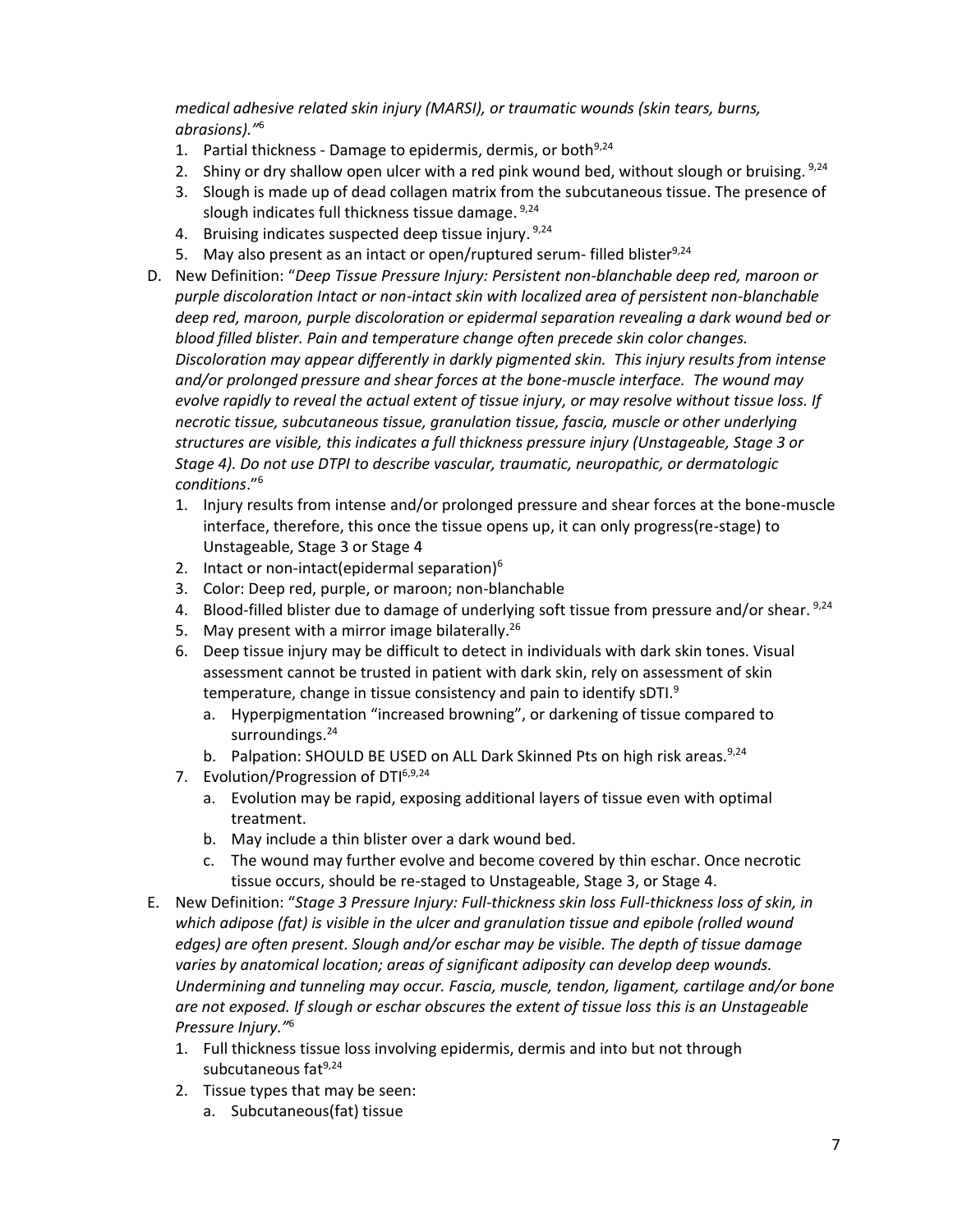- b. Granulation tissue
- c. Slough/eschar may be present but does not obscure the depth of tissue loss. 9,24
- d. May include undermining and tunneling. 9,24
- e. Epibole may be present.<sup>6</sup> Epibole is rolled/curled under edges; seen in full-thickness wound healing as epithelial tissue migrates down sides of the wound instead of across. 20
- 3. The depth of a Stage 3 pressure injury (ulcer) varies by anatomical location.  $9,24$ 
	- a. The bridge of the nose, ear, occiput and malleolus do not have subcutaneous tissue and Stage III injuries (ulcers) can be shallow. 9,24
	- b. In contrast, areas of significant adiposity can develop extremely deep Stage III pressure injuries (ulcers). 9,24
- F. New Definition: "*Stage 4 Pressure Injury: Full-thickness skin and tissue loss- Full-thickness skin and tissue loss with exposed or directly palpable fascia, muscle, tendon, ligament, cartilage or bone in the ulcer. Slough and/or eschar may be visible. Epibole (rolled edges), undermining and/or tunneling often occur. Depth varies by anatomical location. If slough or eschar obscures the extent of tissue loss this is an Unstageable Pressure Injury. Stage IV: Full Thickness Tissue Loss"* 6
	- 1. Full thickness tissue loss involving epidermis, dermis, and subcutaneous fat with exposed bone, tendon or muscle that is visible or directly palpable. <sup>9,24</sup>
	- 2. Tissue types that may be seen:
		- a. Subcutaneous(fat) tissue
		- b. Granulation tissue
		- c. Slough/eschar may be present
		- d. Fascia, muscle, tendon, ligament, cartilage, bone
		- e. May include undermining and tunneling
		- f. Epibole may be present
	- 3. The depth of a Stage IV pressure injury (ulcer) varies by anatomical location.  $9,24$ 
		- a. The bridge of the nose, ear, occiput and malleolus do not have subcutaneous tissue and these injuries (ulcers) can be shallow.
		- b. Stage 4 injuries (ulcers) can extend into muscle and/or supporting structures (e.g., fascia, tendon or joint capsule) making osteomyelitis possible. 9,24
- G. New Definition: "*Unstageable Pressure Injury: Obscured full-thickness skin and tissue loss-Fullthickness skin and tissue loss in which the extent of tissue damage within the ulcer cannot be confirmed because it is obscured by slough or eschar. If slough or eschar is removed, a Stage 3 or Stage 4 pressure injury will be revealed. Stable eschar (i.e. dry, adherent, intact without erythema or fluctuance) on the heel or ischemic limb should not be softened or removed."* 6
	- 1. Full thickness tissue loss in which the base of the injury (ulcer) is covered by slough (yellow, tan, gray, green or brown) and/or eschar (tan, brown or black) in the wound bed.  $9,24$
	- 2. Until enough slough and/or eschar is removed to expose the base of the wound, the true depth, and therefore Stage, cannot be determined. <sup>9,24</sup>
	- 3. Stable (dry, adherent, intact without erythema or fluctuance) eschar on the heel or ischemic limb and serves as 'the body's natural (biological) cover' and should not be softened or removed.<sup>6, 9,24</sup>
- H. New Definition: "*Mucosal Membrane Pressure Injury: Mucosal membrane pressure injury is found on mucous membranes with a history of a medical device in use at the location of the injury. Due to the anatomy of the tissue these injuries cannot be staged."* 6
	- 1. Where are mucous membranes
		- a. Mucous membrane is the moist lining (inner tissue) of body cavities that communicate with the exterior (open to the outside).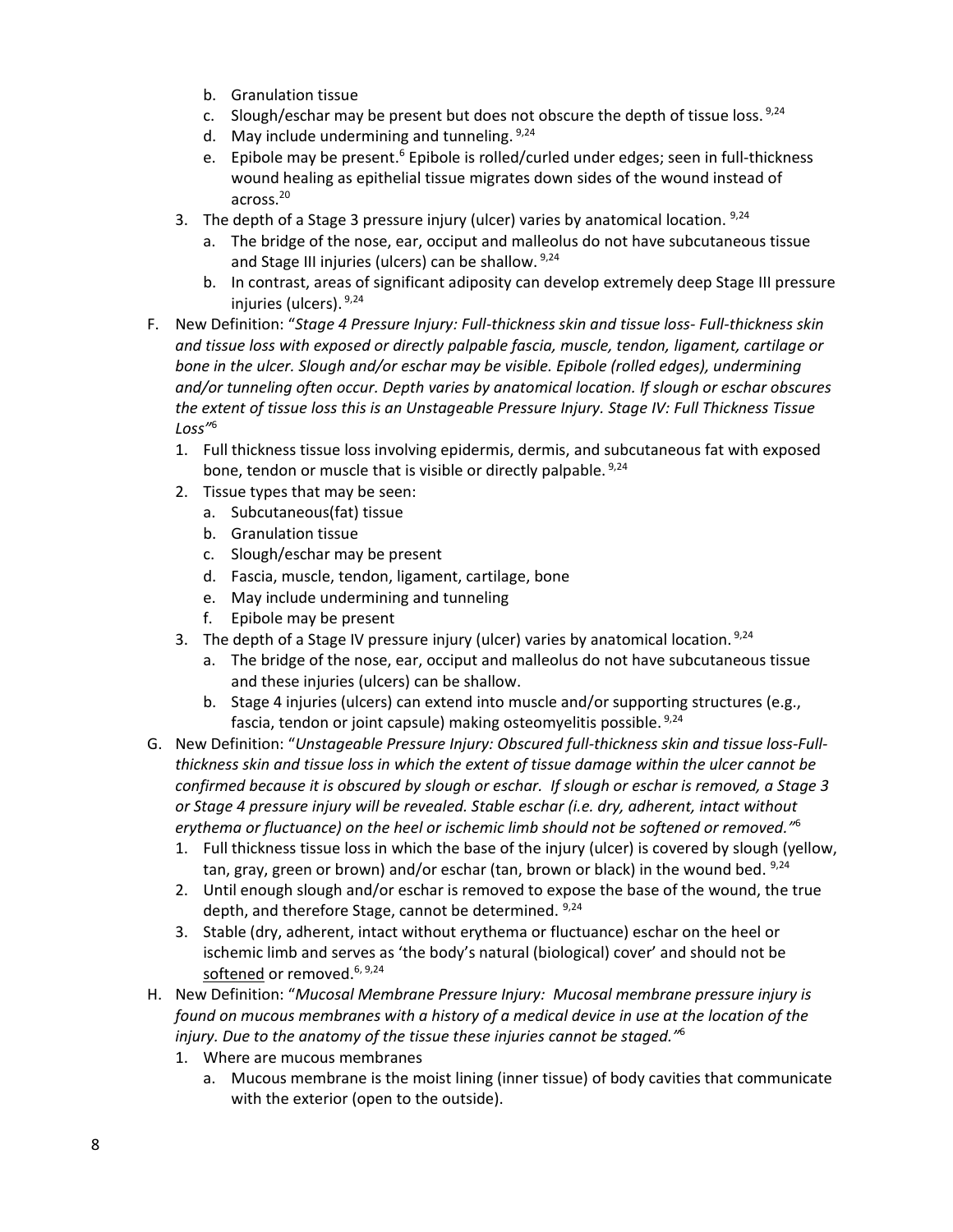- b. Mucous membrane tissues line the tongue, gastrointestinal (GI) tract, nasal passages, urinary tract and vaginal canal.
- c. Body cavities featuring mucous membrane include most of the respiratory system.
- d. The glans penis (head of the penis) and glans clitoris, urethra, and the inside of the prepuce (foreskin) and clitoral hood are mucous membranes, not skin.
- 2. Injury of mucous membrane $27$ 
	- a. Injury to mucous membrane can occur from direct trauma (burns, bites, pinching, radiation, pressure or infection).<sup>27</sup>
	- b. Pressure applied to this tissue can render it ischemic and lead to ulceration.  $^{27}$  These injuries (ulcers) may indeed be due to pressure; however anatomically analogous tissue comparisons cannot be made.<sup>27</sup>
	- c. Vulnerable to pressure from medical devices, such as oxygen tubing, endotracheal tubes, bite blocks, orogastric and nasogastric tubes, urinary catheters and fecal containment devices. <sup>27</sup>
	- d. Examples: A pressure injury that develops on nasal mucosa from pressure exerted by oxygen/CPAP nasal prongs; A pressure injury that develops on the inside of the lip from pressure exerted by an endotracheal tube
- 3. Mucosal pressure injuries (ulcers) are not to be classified as partial or full thickness, because the clinical assessment of the tissue does not allow the distinction.<sup>27</sup>
- 4. NPUAP recommends pressure injuries (ulcers) on mucous membranes be labeled as Mucosal Membrane pressure injuries without a stage identified.<sup>27</sup>
- I. Reverse Staging
	- 1. Pressure injuries heal to progressively more shallow depth; they do not replace lost muscle, subcutaneous fat, or dermis before they re-epithelialize. 30
	- 2. Instead, the ulcer is filled with granulation (scar) tissue composed primarily of endothelial cells, fibroblasts, collagen and extra-cellular matrix. <sup>30</sup>
	- 3. A Stage 4 pressure injury cannot become a Stage 3, Stage 2, and/or subsequently Stage 1. When a Stage 4 pressure injury has healed, it should be classified as a healed Stage 4 pressure injury not a Stage 0 pressure injury. Therefore, reverse staging does not accurately characterize what is physiologically occurring in the wound.  $30$

## V. Other

- A. New Definition: "*Medical Device Related Pressure Injury: This describes an etiology. Medical device related pressure injuries result from the use of devices designed and applied for diagnostic or therapeutic purposes. The resultant pressure injury generally conforms to the pattern or shape of the device. The injury should be staged using the staging system."* 6
- B. Avoidable vs Unavoidable Pressure Injuries
	- 1. Clinical practice, expert opinions, and published literature indicates that most, but not all, pressure injuries (ulcers) can be prevented.
	- 2. Unavoidability varies from patient to patient, and is judged by assessment of physiologic and functional factors in the context of the patient's state of illness and trajectory of decline.
	- 3. NPUAP Definition of Unavoidable The individual developed a pressure injury (ulcer) even though the provider evaluated the individual's clinical condition and pressure injury (ulcer) risk factors, defined and implemented interventions that are consistent with individual needs, goals, and recognized standards of practice, monitored and evaluated the impact of the interventions, and revised the approaches as appropriate. $^{28}$
	- 4. Consensus Findings of when Pressure injury (ulcer) may be unavoidable:<sup>29</sup>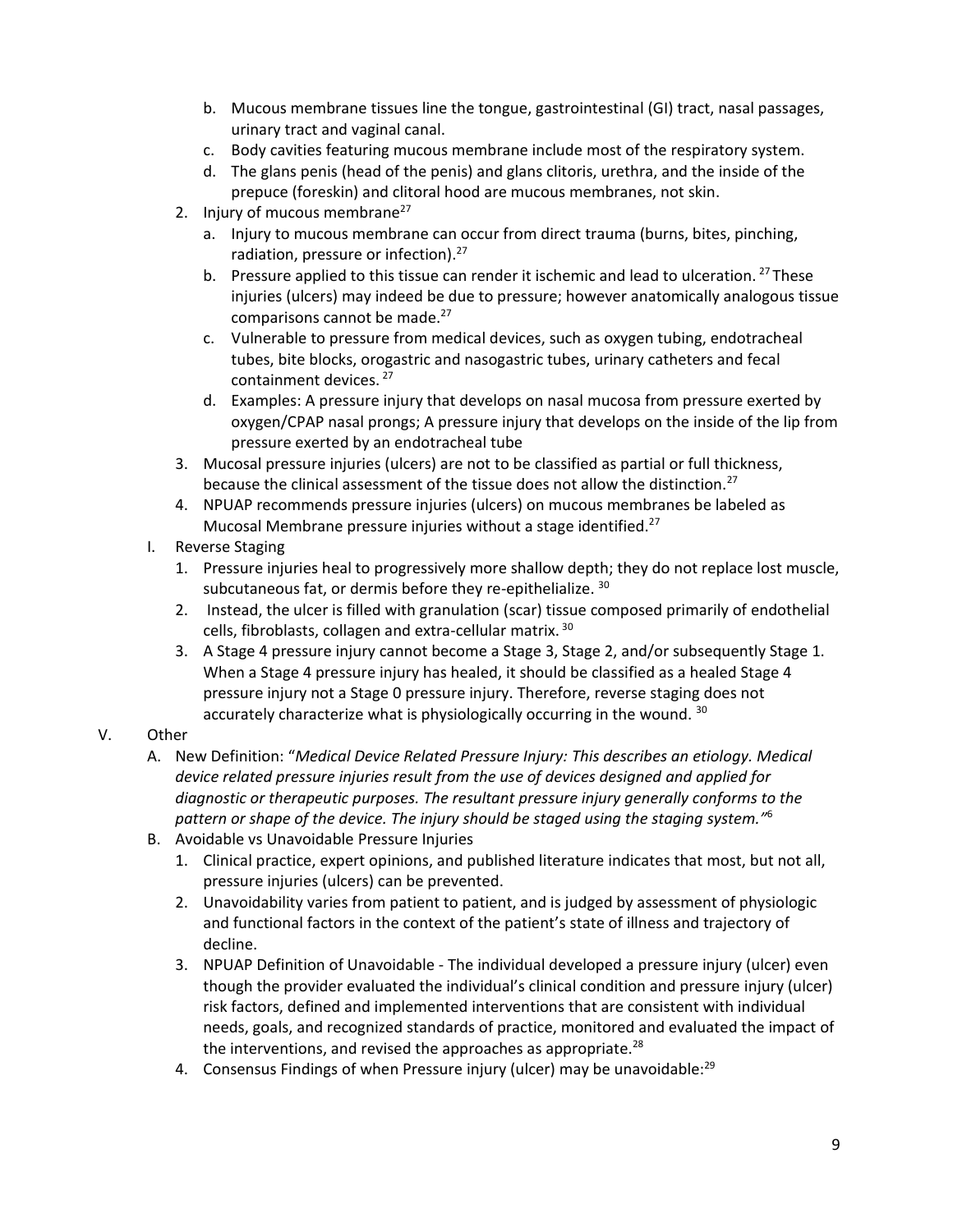- a. When an individual's cardiopulmonary status is significantly altered and recovery to baseline does not occur within minutes, an unavoidable pressure injury (ulcer) can occur. <sup>29</sup>
- b. When an individual is repositioned and alterations in hemodynamic stability require ongoing vasopressor support, an unavoidable pressure injury (ulcer) can occur. <sup>29</sup>
- c. When sustained head-of-bed of greater than 30° elevation is medically necessary, an unavoidable pressure injury (ulcer) can occur. <sup>29</sup>
- d. Septic shock and/or systemic inflammatory response syndrome increase(s) the likelihood that an unavoidable pressure injury (ulcer) can occur.  $29$
- e. Extensive body edema increases the risk of an unavoidable pressure injury (ulcer) occurring. <sup>29</sup>
- f. Severe burn injury increases the likelihood of developing an unavoidable pressure injury (ulcer). 29
- g. In hemodynamically unstable or critically ill/critically injured individuals, when management of life-threatening conditions must take precedence over skinpreservation interventions, development of an unavoidable pressure injury (ulcer) can occur. <sup>29</sup>
- h. Immobility can increase the likelihood of developing an unavoidable pressure injury (ulcer).<sup>29</sup>
- i. When life-sustaining, vascular access, or other medical devices preclude turning and/or repositioning, the likelihood that an unavoidable pressure injury (ulcer) can occur increases.<sup>29</sup>
- j. An unstable pelvic fracture or spinal cord injury that precludes turning an individual increases the likelihood of an unavoidable pressure injury (ulcer) occurring. <sup>29</sup>
- k. Terminally ill individuals who become immobile are at increased risk for unavoidable pressure injuries (ulcers). 29
- l. Individuals with malnutrition in combination with multiple comorbidities are at increased risk for the development of unavoidable pressure injuries (ulcers). 29
- m. Individuals with cachexia are at increased risk for the development of unavoidable pressure injuries (ulcers). 29
- n. A medical device–related unavoidable pressure injury (ulcer) can occur in situations where it would be medically contraindicated to adjust, relocate or pad underneath a therapeutic medical device.<sup>29</sup>

Pressure Injury Staging References

- 1. Reddy M, Gill SS, Rochon PA. Preventing pressure ulcers: a systematic review. *JAMA*. 2006 Aug 23;296(8):974-84.
- 2. Lyder CH. Pressure ulcer prevention and *management. JAMA* 2003; 289:223-6.
- 3. Ayello EA, Lyder CH. A new era of pressure ulcer accountability in acute care. *Adv Skin Wound Care*. 2008 Mar;21(3):134-40; quiz 140-2.
- 4. Are we ready for this change? Preventing Pressure Ulcers in Hospitals: A Toolkit for Improving Quality of Care. October 2014. Agency for Healthcare Research and Quality, Rockville, MD. http://www.ahrq.gov/professionals/systems/hospital/pressureulcertoolkit/putool1.html
- 5. Agrawal K, Chauhan N. Pressure ulcers: Back to the basics. *Indian Journal of Plastic Surgery:* Official Publication of the Association of Plastic Surgeons of India. 2012;45(2):244-254. doi:10.4103/0970- 0358.101287.
- 6. National Pressure Ulcer Advisory Panel (NPUAP) announces a change in terminology from pressure ulcer to pressure injury and updates the stages of pressure injury [Press Release]. Washington DC: National Pressure Ulcer Advisory Panel; April 13, 2016. [http://www.npuap.org/national-pressure-ulcer-](http://www.npuap.org/national-pressure-ulcer-advisory-panel-npuap-announces-a-change-in-terminology-from-pressure-ulcer-to-pressure-injury-and-updates-the-stages-of-pressure-injury/)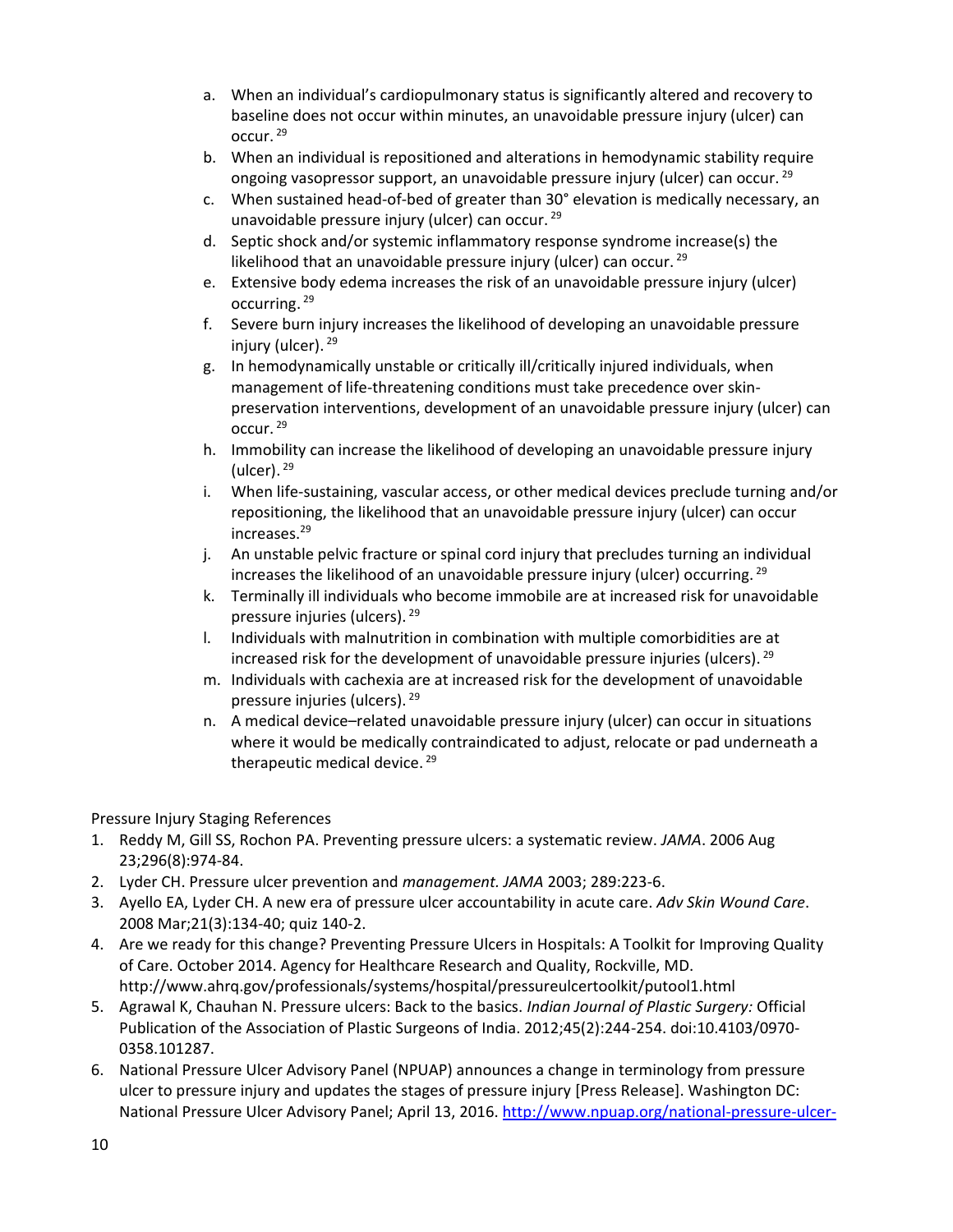[advisory-panel-npuap-announces-a-change-in-terminology-from-pressure-ulcer-to-pressure-injury-and](http://www.npuap.org/national-pressure-ulcer-advisory-panel-npuap-announces-a-change-in-terminology-from-pressure-ulcer-to-pressure-injury-and-updates-the-stages-of-pressure-injury/)[updates-the-stages-of-pressure-injury/](http://www.npuap.org/national-pressure-ulcer-advisory-panel-npuap-announces-a-change-in-terminology-from-pressure-ulcer-to-pressure-injury-and-updates-the-stages-of-pressure-injury/) Accessed 4/27/2016.

- 7. National Pressure Ulcer Advisory Panel website. Accessed 7/28/16 a[t http://www.npuap.org/about-us/](http://www.npuap.org/about-us/)
- 8. European Pressure Ulcer Advisory Panel Website. Published by Adina Markova on May 23, 2016 Filed Under: Members' News, News. Accessed 7/28/16 at [http://www.epuap.org/news/epuap-position-on](http://www.epuap.org/news/epuap-position-on-npuap-change-in-terminology/)[npuap-change-in-terminology/](http://www.epuap.org/news/epuap-position-on-npuap-change-in-terminology/)
- 9. National Pressure Ulcer Advisory Panel, European Pressure Ulcer Advisory Panel and Pan Pacific Pressure Injury Alliance. Prevention and Treatment of Pressure Ulcers: Clinical Practice Guideline. Emily Haesler (Ed.). Cambridge Media: Osborne Park, Western Australia; 2014.
- 10. Black JM, Cuddigan JE, Walko MA, et al. Medical device related pressure ulcers in hospitalized patients. *Int Wound J* 2010 Oct;7(5):358-65.
- 11. Minnesota Department of Health. Adverse health events in Minnesota: eighth annual public report [online]. 2012 http://www.health.state.mn.us/patientsafety/ae/2012ahereport.pdf
- 12. ECRI Institute, Medical Devices' Role in Causing Pressure Ulcers. *PSO Navigator*,2014;6 (3)1-11. Accessed online 1/25/15 a[t http://www.kipsq.org/Portals/26/Newsletters/PSONav0814.pdf](http://www.kipsq.org/Portals/26/Newsletters/PSONav0814.pdf)
- 13. Department of Health & Human Services (DHHS) Centers for Medicare & Medicaid Services (CMS); CMS Manual System Pub. 100-07 State Operations Provider Certification Transmittal 70 Date: January 7, 2011. SUBJECT: Revisions to Appendix PP, State Operations Manual (SOM): Guidance to Surveyors for Long Term Care Facilities (LTC) for Minimum Data Set (MDS) 3.0 Implementation October 1, 2010.
- 14. Bates-Jensen BM. Pressure ulcers: Pathophysiology, detection and prevention. In: Sussman C, Bates-Jensen BM, eds. *Wound Care: A collaborative Practice Manual for Health Care Professionals*. Baltimore, MD: Lippincott Williams & Wilkins; 2013,2: 230-277.
- 15. International review. Pressure ulcer prevention: pressure, shear, friction and microclimate in context. A consensus document. London: *Wounds International*, 2010.
- 16. Brienza D, Antokal S, Herbe L, Logan S, Maguire J, Van Ranst J, Siddiqui A. Friction-Induced Skin Injuries—Are They Pressure Ulcers? An Updated NPUAP White Paper. *J Wound Ostomy Continence Nurs*. 2015, Jan-Feb;42(1):62-4.
- 17. Black, J.M., Cuddigan, J.E., Walko, M.A., Didier, L.A., Lander, M.J., & Kelpe, M.R Medical device related pressure ulcers in hospitalized patients. *International Wound Journal*, 2010;7(5), 358-365.
- 18. Fletcher J, Device related pressure ulcers made easy. *Wounds UK*, 2012; 8(2).
- 19. Baharestani MM, Ratliff CR. Pressure ulcers in neonates and children: an NPUAP white paper. *Adv Skin Wound Care* 2007 Apr;20(4):208, 210, 212, 214, 216, 218-20.
- 20. Black J, Baharestani M, Black S, et al. An Overview of the Tissue Types in Pressure Ulcers: A Consensus Panel Recommendation. *Ostomy Wound Management.* 2010;56(4):28-42.
- 21. WOCN Society's OASIS Task Force, Wound, Ostomy and Continence Nurses Society's Guidance on OASIS-C1 Integumentary Items: Best Practice for Clinicians. 2014. Accessed 1/15/2015 at <http://www.wocn.org/?page=OASISC1>
- 22. Stephen-Haynes. Managing overgranulation. Wound Care Today, 2013. Accessed 1/15/15 at https://woundcare-today.com/news/special-report/wound-care-today-special-report-overgranulation
- 23. Johnson S. Haelan Tape for the treatment of overgranulation tissue. Wounds UK. 2007; 3(3): 70-74.
- 24. National Pressure Ulcer Advisory Panel and European Pressure Ulcer Advisory Panel. Prevention and Treatment of pressure ulcers: clinical practice guideline. Washington DC: National Pressure Ulcer Advisory Panel; 2009.
- 25. Sibbald R, Mufti A, Armstrong D. Infrared Skin Thermometry: An Underutilized Cost-effective Tool for Routine Wound Care Practice and Patient High-Risk Diabetic Foot Self-monitoring. *Advances in Skin & Wound Care.* 2015;28(1):37-44.
- 26. Fleck, C. Suspected Deep Tissue Injury. *Advances in Wound Care*. 2007; 20(7) 413-415.